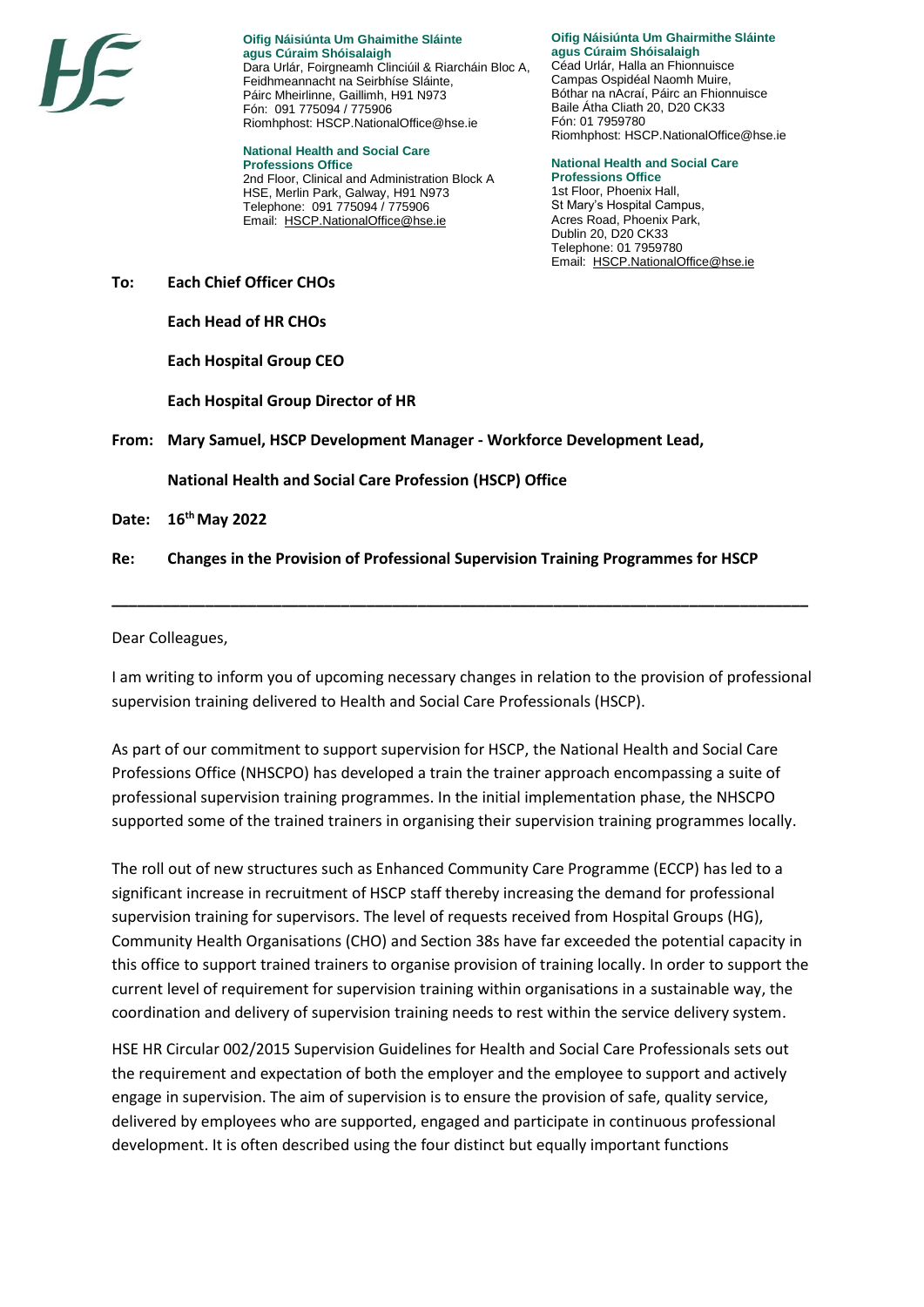

management, support, learning / development and engagement / mediation. (HSE HR Circular 002/2015 Supervision Guidelines for Health and Social Care Professionals).

The resources available are listed below -

- $\circ$  Professional Supervision Train the Trainer (TTT) Programme  $-4$  days. This training equips trainers to deliver training programmes for both supervisor and supervisee.
- $\circ$  Professional Supervision for HSCP Supervisor Programme 4 days. This training is required by HSCP to provide professional supervision within their service.
- $\circ$  Professional Supervision for HSCP Supervisee Programme– 1 day or 2 half days. This training enables HSCP to engage effectively in the supervision process.
- o Classroom Management System (accessible via www.hseland.ie) to assist with efficient management of the administration of the delivery of these programmes.
- o An eLearning module on Professional Supervision for HSCP accessible on www.hseland.ie.

In line with our role and functions, the office will continue to strategically support the implementation of the HSE HR Circular 002/2015 Supervision Guidelines for Health and Social Care Professionals by

- $\circ$  Delivering the 'Train the Trainer' training programme to ensure a supply of trained trainers.
- o Providing guidance and support to trainers.
- o Reviewing supervision guidelines as required.
- o Reviewing professional supervision and supervisee training content as required.

We are available to engage with services to assist with the design of a process for the operational delivery of these training programmes in your organisation, if helpful. In the meantime, we recommend consideration of the following to support provision of supervision for HSCP within your organisation.

- $\circ$  Identifying a minimum of two HSCP from your organisation, with the relevant supervision experience, who can be supported and released to attend the Train the Trainer Programme and then deliver supervisor and supervisee training programmes in your service.
- $\circ$  Identify administrative support for the coordination of delivery of the training programmes in your service. We will provide access to the Classroom Management System which will support this process.

For any further queries or clarification feel free to contact Nuala Flynn at Nuala.flynn@hse.ie

If you would like to avail of support in relation to establishing your processes re delivery of supervision within your organisation email Nuala.flynn@hse.ie . Please include '*Provision of Professional Supervision Operational Delivery'* in the subject line of your response email.

I would be grateful if you could disseminate this memo to the relevant parties in your organisation, as you may see appropriate.